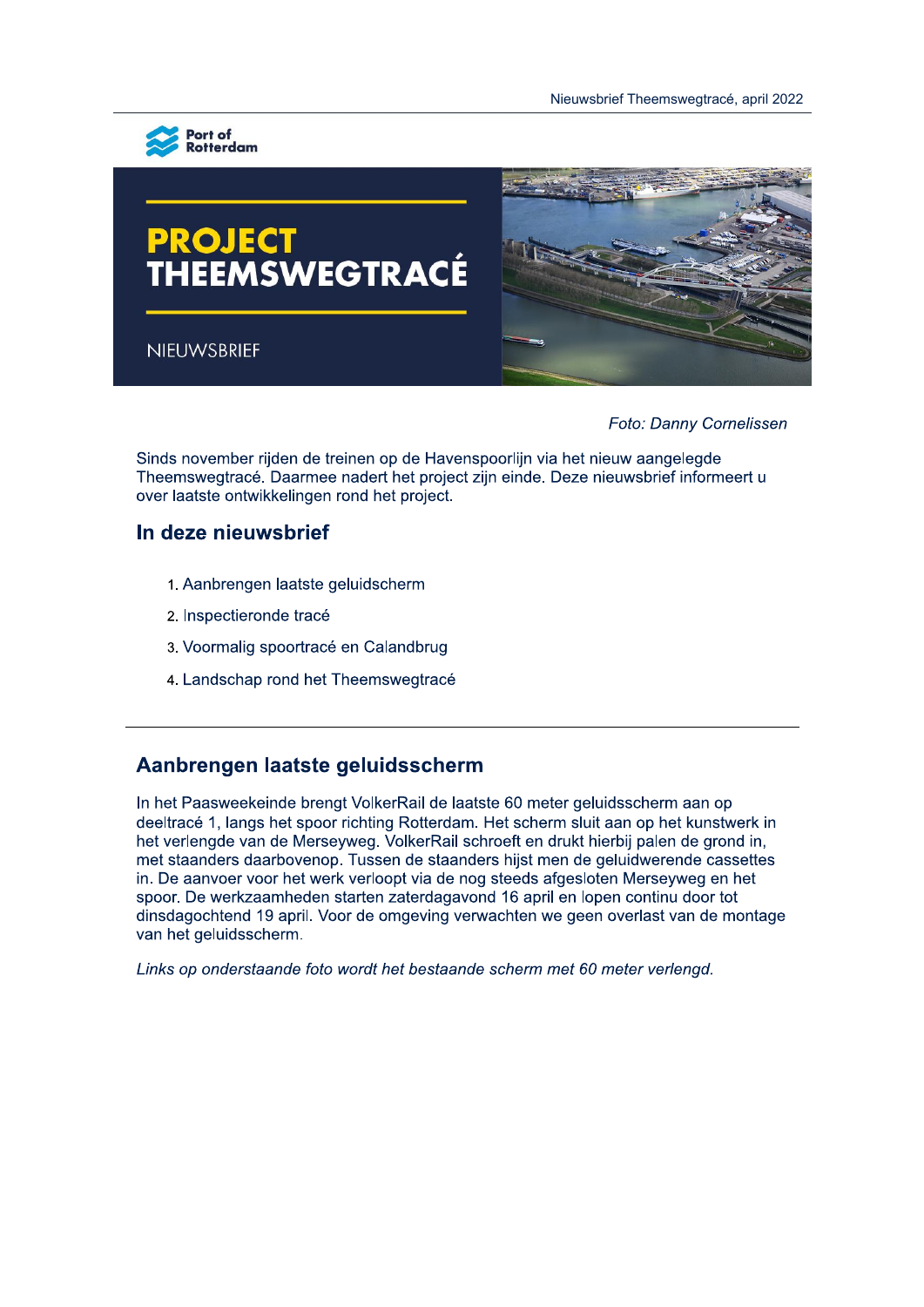

## Inspectieronde tracé

Met SaVe, de combinatie die de onderbouw voor het Theemswegtracé heeft gebouwd, ronden we de contractuele verplichtingen af. In het Paasweekeinde lopen we met SaVe tijdens een buitendienststelling het tracé na op eventuele

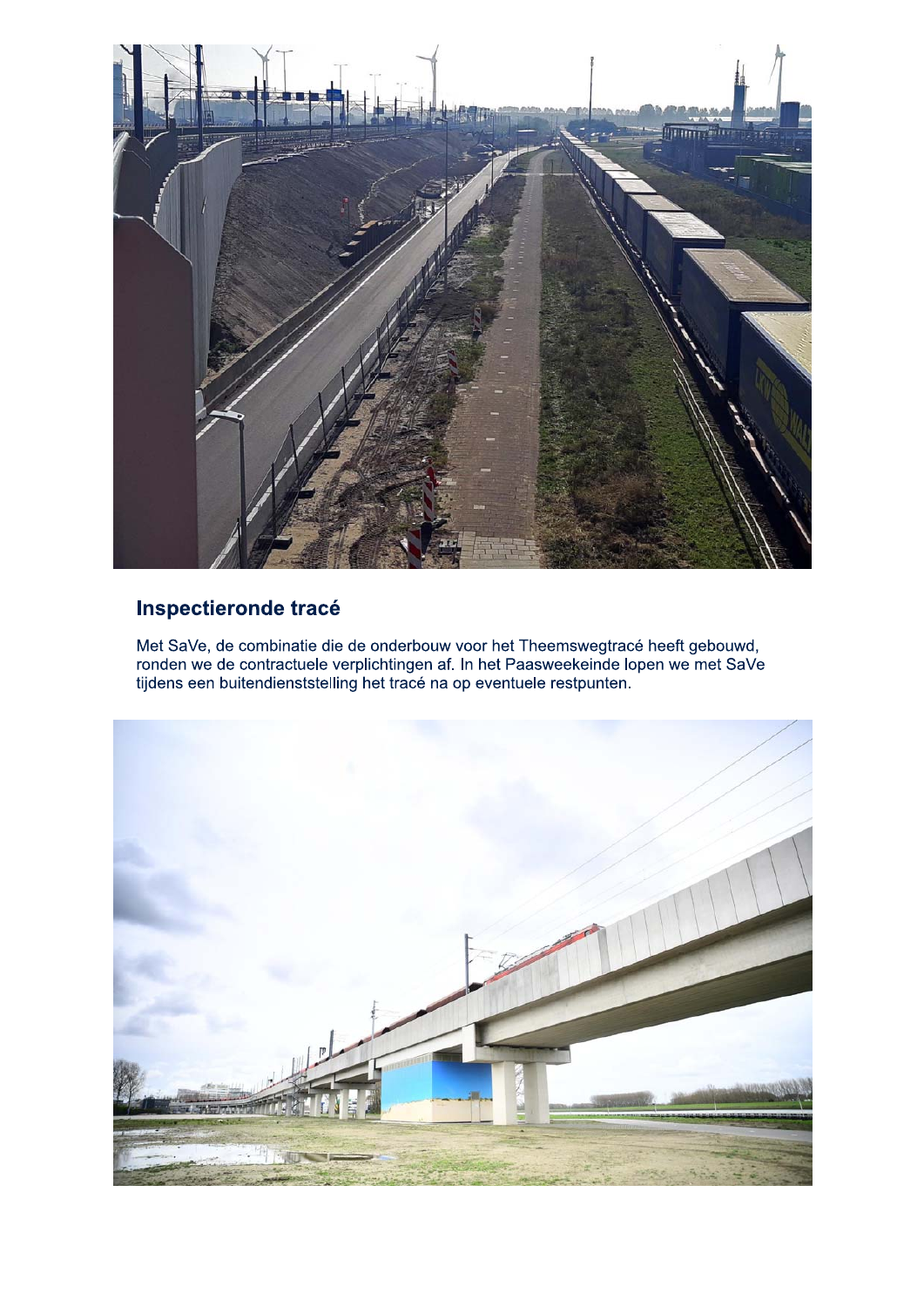#### Voormalig spoortracé en Calandbrug

Het project Theemswegtracé behelst het bouwen en indienststellen van een spoortracé. ter verlegging van de treinroute. Wat de bestemming is van het deel van de Havenspoorlijn dat door deze verlegging buiten gebruik is geraakt, behoort niet tot de opdracht van het project. Het Havenbedrijf treedt hierover in overleg met Rijkswaterstaat en het Ministerie van Infrastructuur en Waterstaat. Op dit moment is de bestemming van het oude spoorlichaam nog niet ingevuld.

Een van de aanleidingen voor het project Theemswegtracé was de technische levensduur van de Calandbrug. De Havenspoorlijn loopt sinds afgelopen november niet meer over deze brug. Het technisch onderhoud dat nodig is om de levensduur van de brug te verlengen, maakt geen onderdeel uit van het project Theemswegtracé. Het beheer van de brug is in handen van ProRail en van het buiten gebruik gestelde spoor in die van het Havenbedrijf Rotterdam.

#### Landschap rond het Theemswegtracé



Impressie van het vernieuwde landschap rond het tracé [beeld: H+N+S Landschapsarchitecten]

Na de zomer starten we met het inrichten van de omgeving van het Theemswegtracé. Het Havenbedriif grijpt hiermee de kansen aan om de kwaliteiten van het gebied te verhogen. Met een parkachtig landschap rond de Rozenburgsesluis creëren we een prettige omgeving om te verblijven. Je kunt straks vanuit het industriegebied en Rozenburg naar de sluis wandelen via het overdekte Theemspad. Het gebied krijgt een groenere uitstraling, met hier en daar rustplekken. Hoogteverschillen via wadi's en glooiïngen zorgen voor meer ecologische diversiteit. Zo eindigt het Theemspad in een vochtige laagte met kruidenrijk grasland (de 'orchideeënvallei') en bevindt zich bij de sluis een verhoging met struiken en bomen (het 'ruigteduin'). Bij het windscherm zal de wildernis van struiken en bomen verhevigd worden.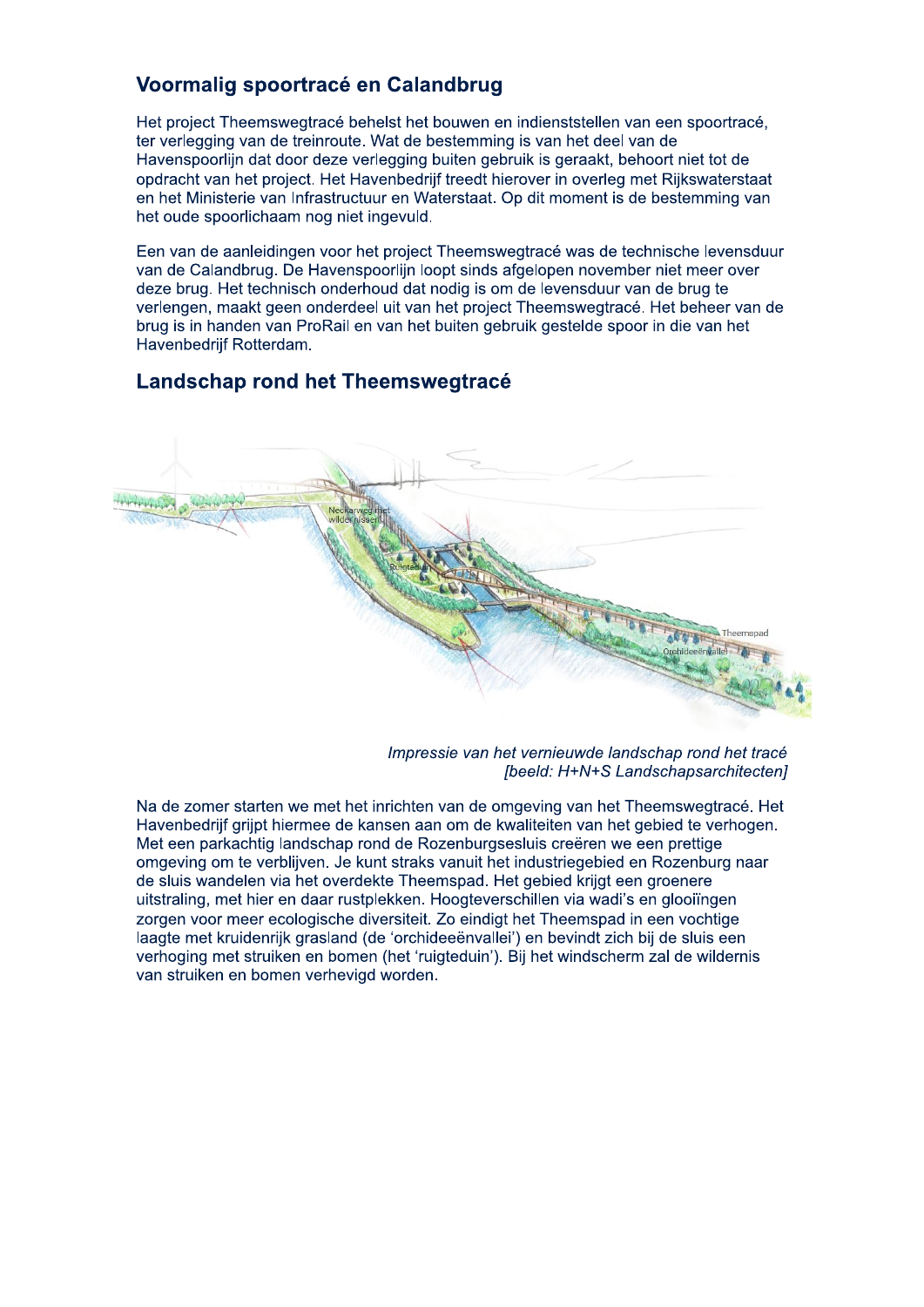

Bestaand fietspad naast het Theemspad (onder het viaduct) [beeld: H+N+S Landschapsarchitecten]

Het landschapsplan is opgesteld in samenwerking met H+N+S Landschapsarchitecten en Bureau Stadsnatuur, op basis van de architectonische visie op het Theemswegtracé van Maarten Struijs. De aanleg wordt binnenkort aanbesteed en is naar verwachting begin 2023 gereed. In de jaren na aanleg zullen gefaseerd bomen worden aangeplant wanneer de huidige aan vervanging toe zijn.